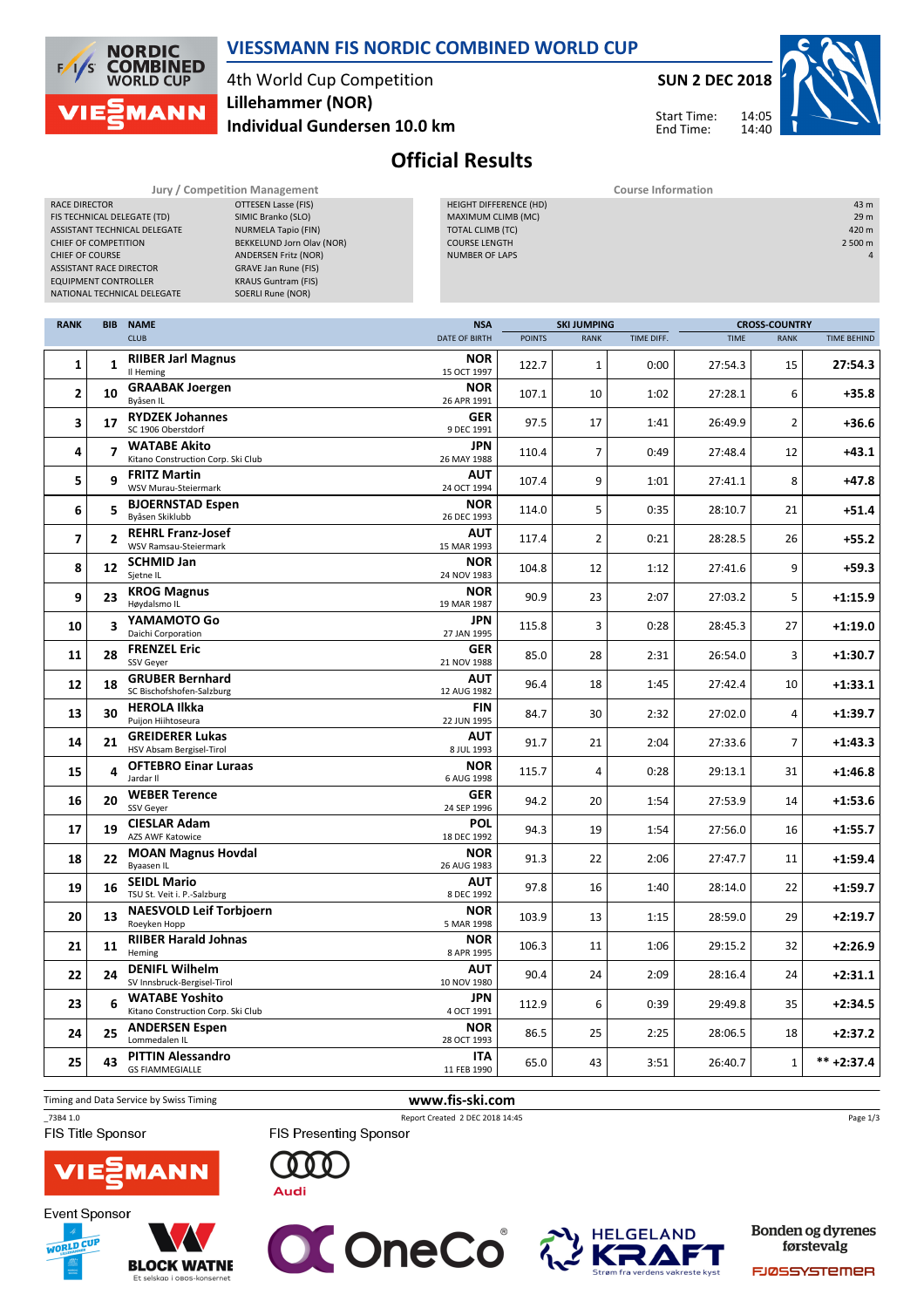

### VIESSMANN FIS NORDIC COMBINED WORLD CUP

4th World Cup Competition Individual Gundersen 10.0 km Lillehammer (NOR)

SUN 2 DEC 2018

Start Time: End Time:



# Official Results

| <b>RANK</b>           | <b>BIB</b> | <b>NAME</b>                                                   | <b>NSA</b>                | <b>SKI JUMPING</b> |             |              | <b>CROSS-COUNTRY</b> |             |                    |  |
|-----------------------|------------|---------------------------------------------------------------|---------------------------|--------------------|-------------|--------------|----------------------|-------------|--------------------|--|
|                       |            | <b>CLUB</b>                                                   | DATE OF BIRTH             | <b>POINTS</b>      | <b>RANK</b> | TIME DIFF.   | <b>TIME</b>          | <b>RANK</b> | <b>TIME BEHIND</b> |  |
| 26                    | 32         | <b>GERARD Antoine</b><br><b>US Ventron</b>                    | <b>FRA</b><br>15 JUN 1995 | 82.1               | 32          | 2:42         | 28:02.2              | 17          | $+2:49.9$          |  |
| 27                    | 14         | <b>OFTEBRO Jens Luraas</b><br>Jardar II                       | <b>NOR</b><br>21 JUL 2000 | 103.5              | 14          | 1:17         | 29:32.8              | 34          | $+2:55.5$          |  |
| 28                    | 33         | <b>FAISST Manuel</b><br>SV Baiersbronn                        | <b>GER</b><br>11 JAN 1993 | 81.2               | 33          | 2:46         | 28:07.2              | 19          | $+2:58.9$          |  |
| 29                    | 38         | <b>COSTA Samuel</b><br><b>GS FIAMME ORO</b>                   | <b>ITA</b><br>30 NOV 1992 | 76.6               | 38          | 3:04         | 27:53.8              | 13          | $*** +3:03.5$      |  |
| 30                    | 36         | <b>LAHEURTE Maxime</b><br>Douanes - AS Gerardmer Ski Nordique | <b>FRA</b><br>20 MAY 1985 | 78.8               | 36          | 2:56         | 28:17.7              | 25          | $+3:19.4$          |  |
| 31                    | 29         | <b>HUG Tim</b><br>SC Gerlafingen                              | SUI<br>11 AUG 1987        | 85.0               | 28          | 2:31         | 28:53.4              | 28          | $+3:30.1$          |  |
| 32                    | 40         | <b>MUHLETHALER Laurent</b><br>Premanon                        | <b>FRA</b><br>27 SEP 1997 | 72.6               | 40          | 3:20         | 28:10.4              | 20          | $*** +3:36.1$      |  |
| 33                    | 15         | <b>VRHOVNIK Vid</b><br>Ssk Velenje                            | <b>SLO</b><br>12 JUL 1999 | 100.2              | 15          | 1:30         | 30:28.5              | 38          | $+4:04.2$          |  |
| 34                    | 35         | <b>NAGAI Hideaki</b><br>Gifu Hino Motors Ski Team             | <b>JPN</b><br>5 SEP 1983  | 79.5               | 35          | 2:53         | 29:19.4              | 33          | $+4:18.1$          |  |
| 35                    | 48         | <b>MUTRU Leevi</b><br>Lahti SC                                | <b>FIN</b><br>16 MAY 1995 | 55.6               | 48          | 4:28         | 28:15.7              | 23          | $*** +4:49.4$      |  |
| 36                    | 27         | <b>SONEHARA Go</b><br>Tokyo Biso Kogyo Corp.Ski Club          | <b>JPN</b><br>1 OCT 1993  | 85.9               | 26          | 2:27         | 30:24.7              | 37          | $+4:57.4$          |  |
| 37                    | 44         | <b>FLETCHER Taylor</b><br>Steamboat Springs Winter Sports Clu | <b>USA</b><br>11 MAY 1990 | 64.8               | 44          | 3:52         | 29:05.9              | 30          | $*** +5:03.6$      |  |
| 38                    | 31         | <b>PASICHNYK Viktor</b><br>Kremenets Ski School               | <b>UKR</b><br>2 DEC 1992  | 83.7               | 31          | 2:36         | 30:42.2              | 39          | $+5:23.9$          |  |
| 39                    | 45         | <b>SHIMIZU Aguri</b><br>Euglena Ski Club                      | <b>JPN</b><br>9 MAR 1992  | 62.5               | 45          | 4:01         | 30:08.1              | 36          | $*** + 6:14.8$     |  |
| 40                    | 34         | <b>PASHAEV Alexander</b><br>St.Petersburg SHVSM po ZVS.       | <b>RUS</b><br>6 DEC 1997  | 80.7               | 34          | 2:48         | 32:52.3              | 41          | $+7:46.0$          |  |
| 41                    | 47         | <b>MAZURCHUK Dmytro</b><br>Kremenets Ski school               | <b>UKR</b><br>19 JAN 1999 | 57.0               | 47          | 4:23         | 31:55.7              | 40          | $*** +8:24.4$      |  |
|                       |            |                                                               |                           |                    |             |              |                      |             |                    |  |
| <b>Did Not Finish</b> |            | 8 KUPCZAK Szczepan                                            | <b>POL</b>                | 108.2              | 8           | 0:58         |                      |             |                    |  |
|                       |            |                                                               |                           |                    |             |              |                      |             |                    |  |
| <b>Did Not Start</b>  |            |                                                               |                           |                    |             |              |                      |             |                    |  |
|                       |            | 26 ILVES Kristjan                                             | <b>EST</b>                | 85.9               | 26          | 2:27         |                      |             |                    |  |
|                       | 37         | <b>PORTYK Tomas</b>                                           | <b>CZE</b>                | 77.6               | 37          | 3:00         |                      |             |                    |  |
|                       | 39         | PAZOUT Ondrej                                                 | <b>CZE</b>                | 76.0               | 39          | 3:07         |                      |             |                    |  |
|                       |            | <b>41 YAHIN Ernest</b>                                        | <b>RUS</b>                | 70.5               | 41          | 3:29         |                      |             |                    |  |
|                       | 42<br>46   | <b>RIESSLE Fabian</b><br><b>MAEKIAHO Arttu</b>                | <b>GER</b><br><b>FIN</b>  | 66.6<br>61.4       | 42<br>46    | 3:44<br>4:05 |                      |             |                    |  |
|                       |            | <b>49 BRAUD Francois</b>                                      | <b>FRA</b>                | 49.0               | 49          | 4:55         |                      |             |                    |  |
|                       |            |                                                               |                           |                    |             |              |                      |             |                    |  |